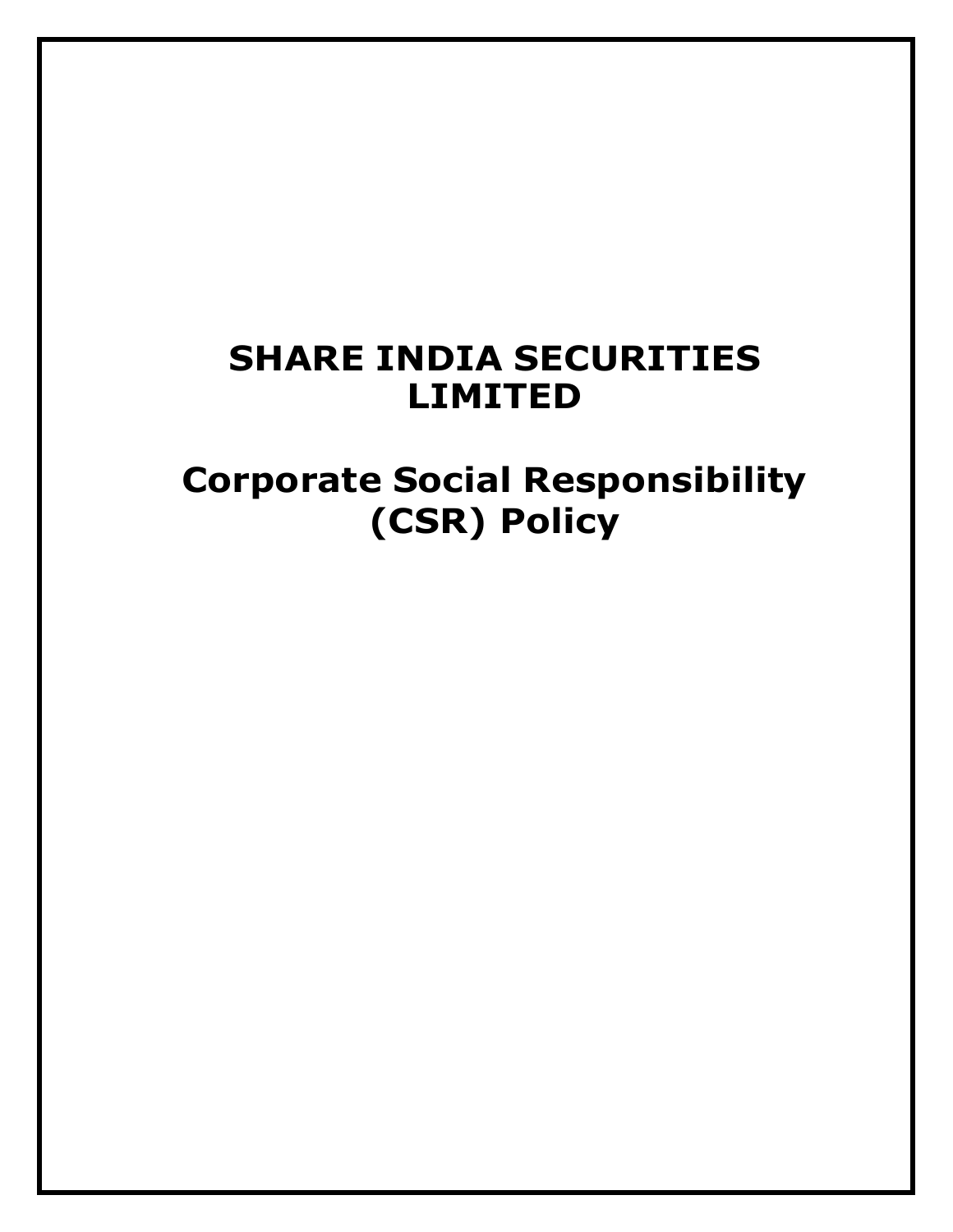#### **Document Validation Note**

Share India Securities Limited (the "Company"), a Public Limited Company, incorporated under the Companies Act, 1956 and having its registered office at 6th Milestone, New Bhai - Chara Complex, Opp Mata Mandir, Chikambarpur Up Border Sahibabad Uttar Pradesh- 201006, has formulated and adopted this Corporate Social Responsibility Policy in terms of Section 135 of the Companies Act 2013 and the Companies (Corporate Social Responsibility Policy) Rules, 2014 (CSR Rules).

Section 135 of the Companies Act, 2013, requires the Company to constitute a Corporate Social Responsibility (CSR) Committee of Directors, adopt a CSR Policy, spend at least 2% of its average net profits made during the immediately preceding three financial years towards CSR activities as set out in Schedule VII to the Companies Act, 2013 and confirm compliance thereof in the Annual Report.

Accordingly, on the recommendations of the CSR Committee, this Policy was originally reviewed and approved by the Board of Directors of the Company at its Meeting held on 28th November 2016.

| <b>Title</b>               | <b>Particulars</b>                                                                                                      |  |
|----------------------------|-------------------------------------------------------------------------------------------------------------------------|--|
| <b>Reviewing Authority</b> | Responsibility<br>Corporate Social<br>(CSR)Committee of Directors                                                       |  |
| Approving Authority        | Board of Directors of the Company                                                                                       |  |
| Document Status            | Originally Adopted by the Board on 28 <sup>th</sup><br>November, 2016<br>Modified by the Board on September 01,<br>2018 |  |
| Version                    | 1.0                                                                                                                     |  |
| <b>Effective Date</b>      | 28th November 2016                                                                                                      |  |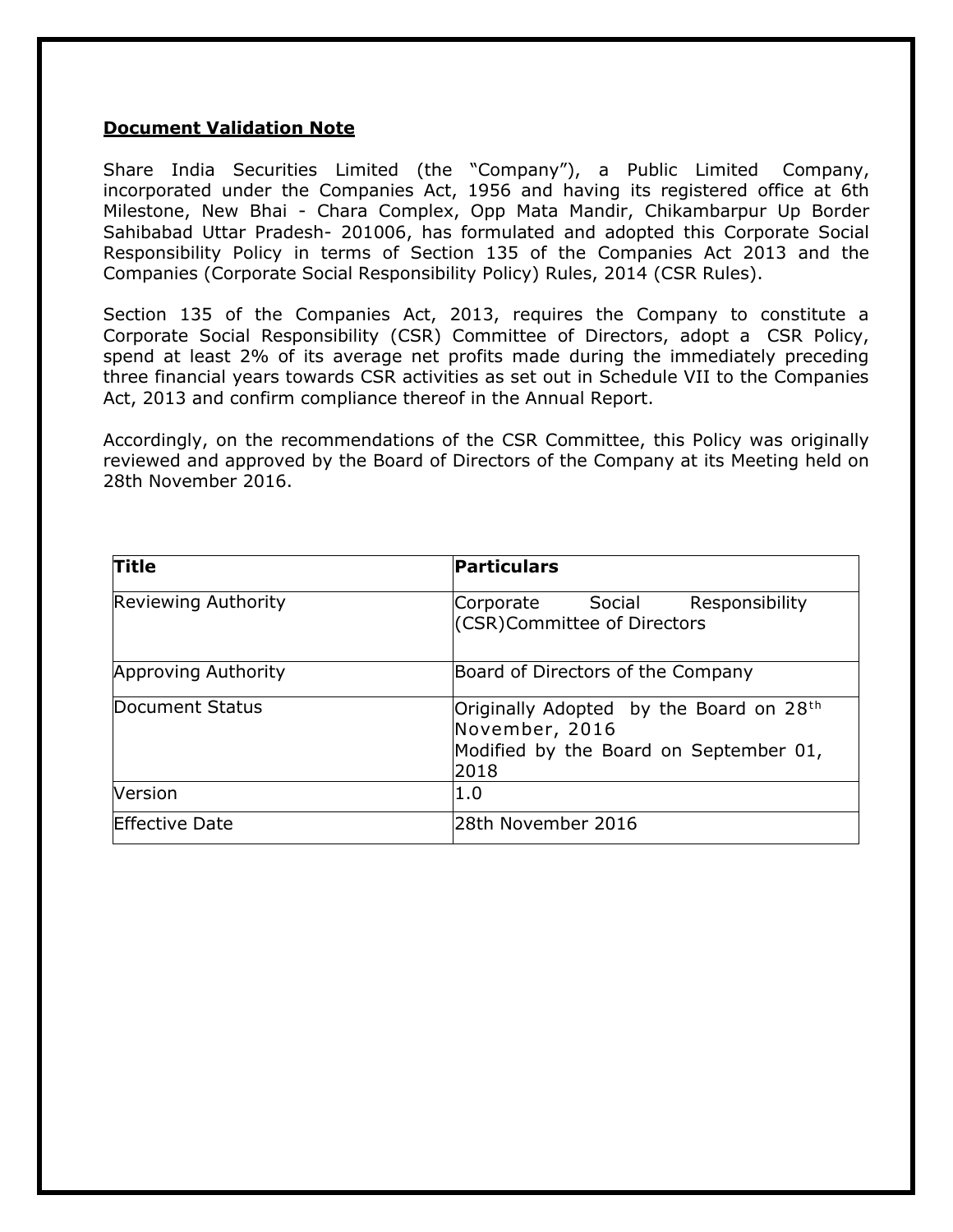### **TABLE OF CONTENTS**

- I. Preamble
- II. Introduction
- III. Objective
- IV. Constitution of CSR Committee
- V. Role of CSR Committee
- VI. Areas to be covered for CSR
- VII. Allocation of funds for CSR Activities
- VIII. Implementation
	- IX. CSR in Collaboration or through a Medium
	- X. Monitoring And Evaluation Mechanism
	- XI. Publication of the CSR Policy
- XII. Policy Review & Future Amendment
- XIII. Removal of difficulties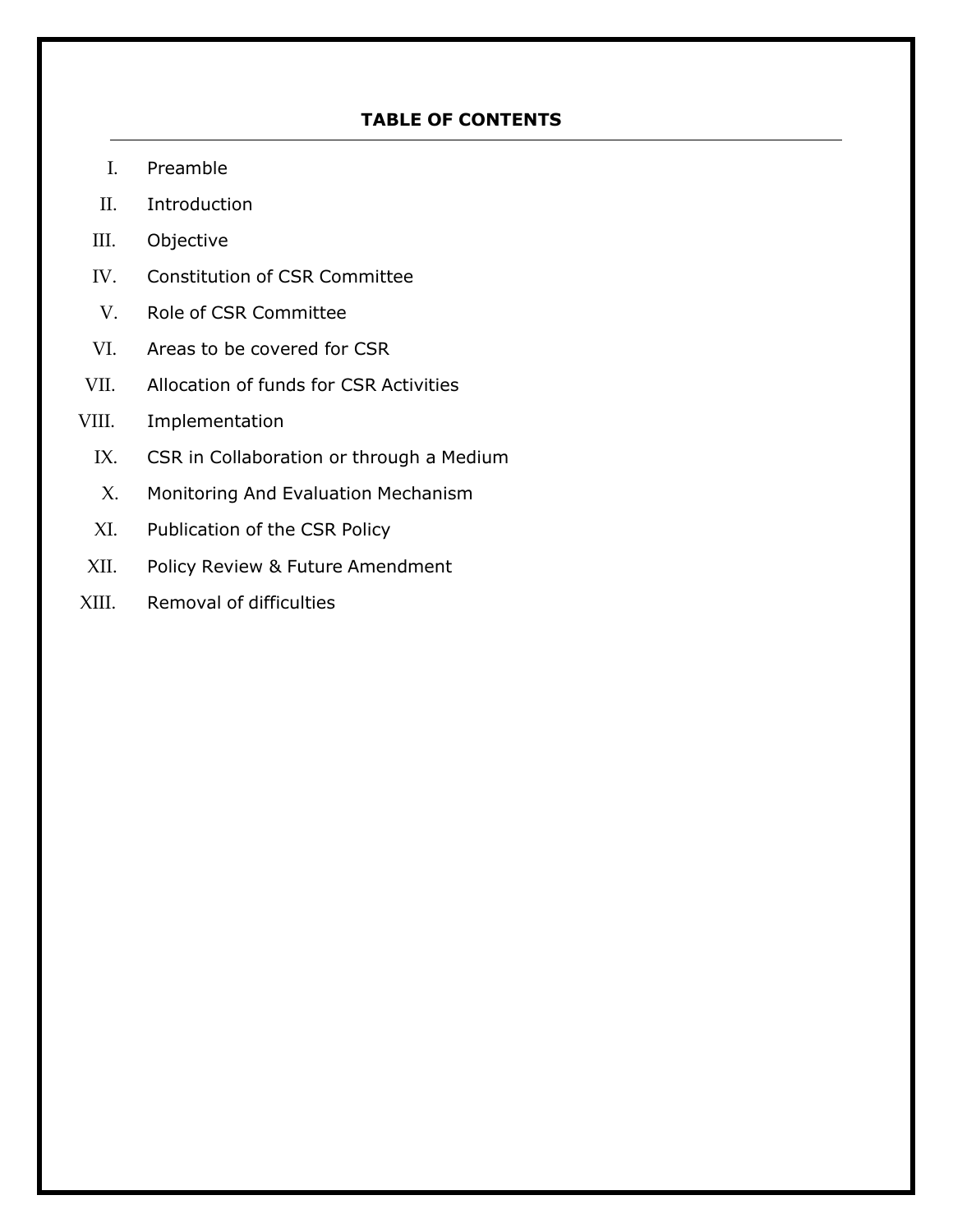#### **ABBREVIATIONS:**

- 1) "Act" shall mean the Companies Act, 2013 including any modifications, amendments or re-enactments thereof.
- 2) "Rules" shall mean the Companies (Corporate Social Responsibility) Rules, 2014, including any modifications, amendments or re-enactments thereof.
- 3) "CSR" shall mean Corporate Social Responsibility.
- 4) "Financial Year" shall mean the period beginning from  $1<sup>st</sup>$  April of every year to 31stMarch of the succeeding year.
- 5) "Net Profits" shall mean the net profits of the Company as defined under the Act and the Rules based on which a specific percentage for CSR expenditure has to be calculated.
- 6) "Company" shall mean Share India Securities Limited.
- 7) "Board" shall mean the Board of Directors of the Company.
- 8) "Approved Budget" shall mean the total budget as approved by the Board of the Company, which is to be spent or utilized for CSR activities.
- 9) "Annual Plan" shall mean the annual plan for CSR expenditure for the year.
- 10) "CSR Committee" shall mean the Corporate Social Responsibility Committee as constituted by the Board of Directors of the Company in accordance with the Act and the Rules made there under.
- 11) "CSR Policy" shall mean the Corporate Social Responsibility Policy of the Company.
- 12) "CSR Activities" shall mean all the Corporate Social Responsibility activities

/programs/initiatives of the company, either ongoing or new specified in Schedule VII to the Act (as amended from time to time), as recommended by the CSR Committee and approved by the Board.

13) "CSR Expenditure" shall mean all CSR expenditure as recommended by the CSR Committee and approved by Board of Directors.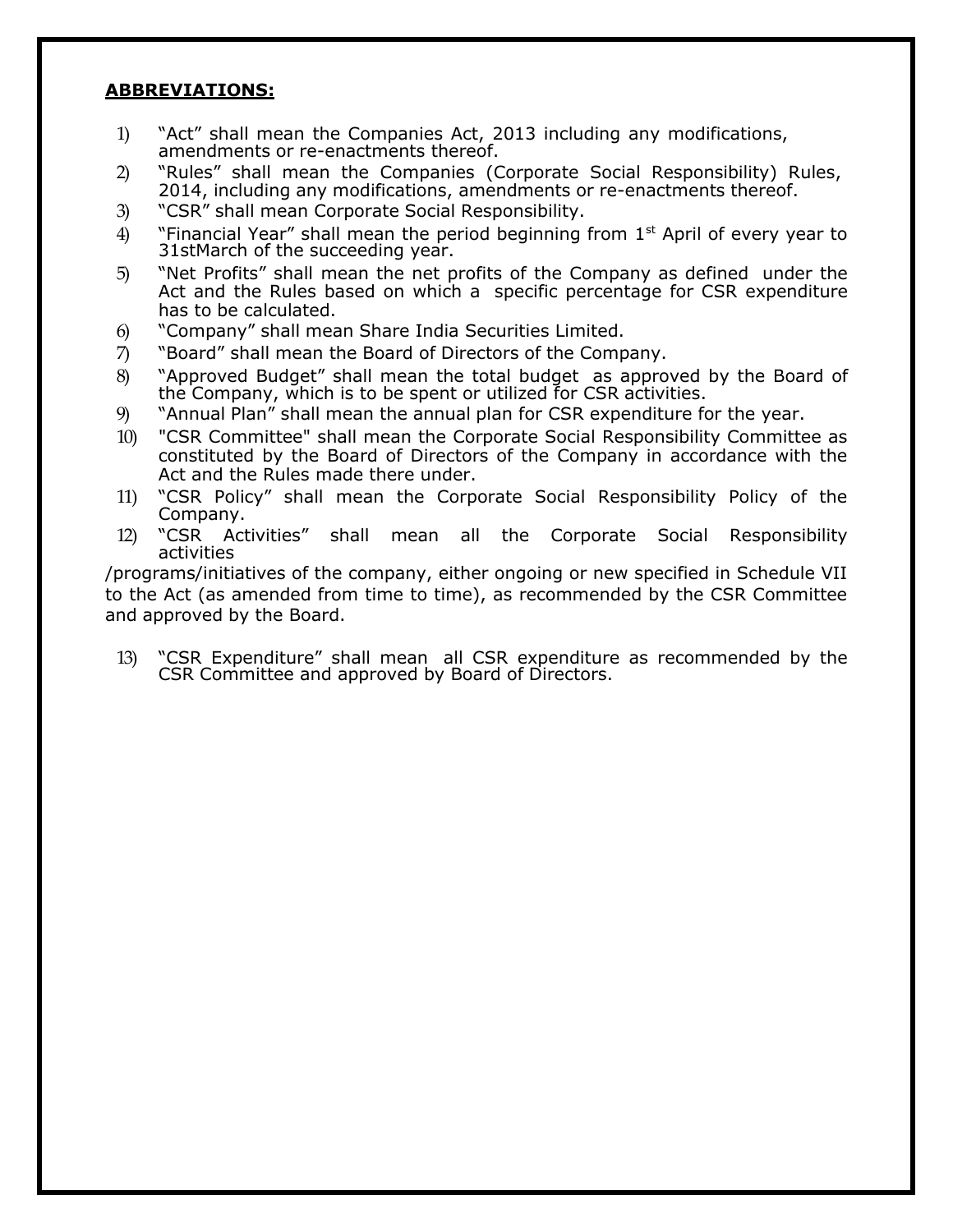## **I. PREAMBLE**

The Companies Act, 2013 has brought the concept of Corporate Social Responsibility in the limelight for all the qualifying companies through its "Comply –or – Explain mandate." The concept of Corporate Social Responsibility has gained prominence from all avenues. Organizations have realized that Government, alone will not be able to get success in its endeavor to uplift the downtrodden of Society. With the rapidly changing corporate environment, more functional autonomy, operational freedom etc. the Company has adopted CSR as a strategic tool for sustainable growth. For the Company in the present context, CSR means not only investment of funds for Social Activity but also Integration of Business processes with Social processes.

The concept of CSR provisions puts a formal and greater responsibility on the Companies setting out a clear framework and process to ensure strict compliance.

## **II. INTRODUCTION**

While the Company has a Philanthropic past and has been engaged in CSR Activities voluntarily, the current CSR Activity proposed to be undertaken is subjected to improve quality of life for all our communities through integrated and sustainable development in every possible way.

The betterment of the Society is not a job to be left to a few. It's a responsibility to be shared by all. Corporate Social responsibility is now one of the core objectives of the Company besides the other main objectives. The Company intends to do CSR activities /programs, either ongoing or new, in the areas as specified in Schedule VII to the Act, as recommended by the CSR Committee and approved by the Board and welfare measures for the community at large including employees and their families, so as to ensure that the poorer section of the society derives the maximum benefit.

# **III. OBJECTIVE**

Corporate Social Responsibility is a Company's sense of responsibility towards the community and environment in which it operates. It is the continuing commitment by businessmen to behave ethically and contribute to economic development of the society at large and building capacity for sustainable livelihoods that positively impacts the society at large.

The main objective of CSR policy is to lay down guidelines for the companies to make CSR a key business process for sustainable development for the Society. It aims at supplementing the role of the Government in enhancing welfare measure of the society based on the immediate and long term social and environmental consequences of their activities. The Company will act as a good Corporate Citizen, subscribing to the principles of Global Compact for implementation.

This Policy specifies the projects and programmes that can be undertaken, provides a list of CSR projects/ programmes in terms of the Schedule VII to the Companies Act, 2013, including any amendments thereto which the Company plans to undertake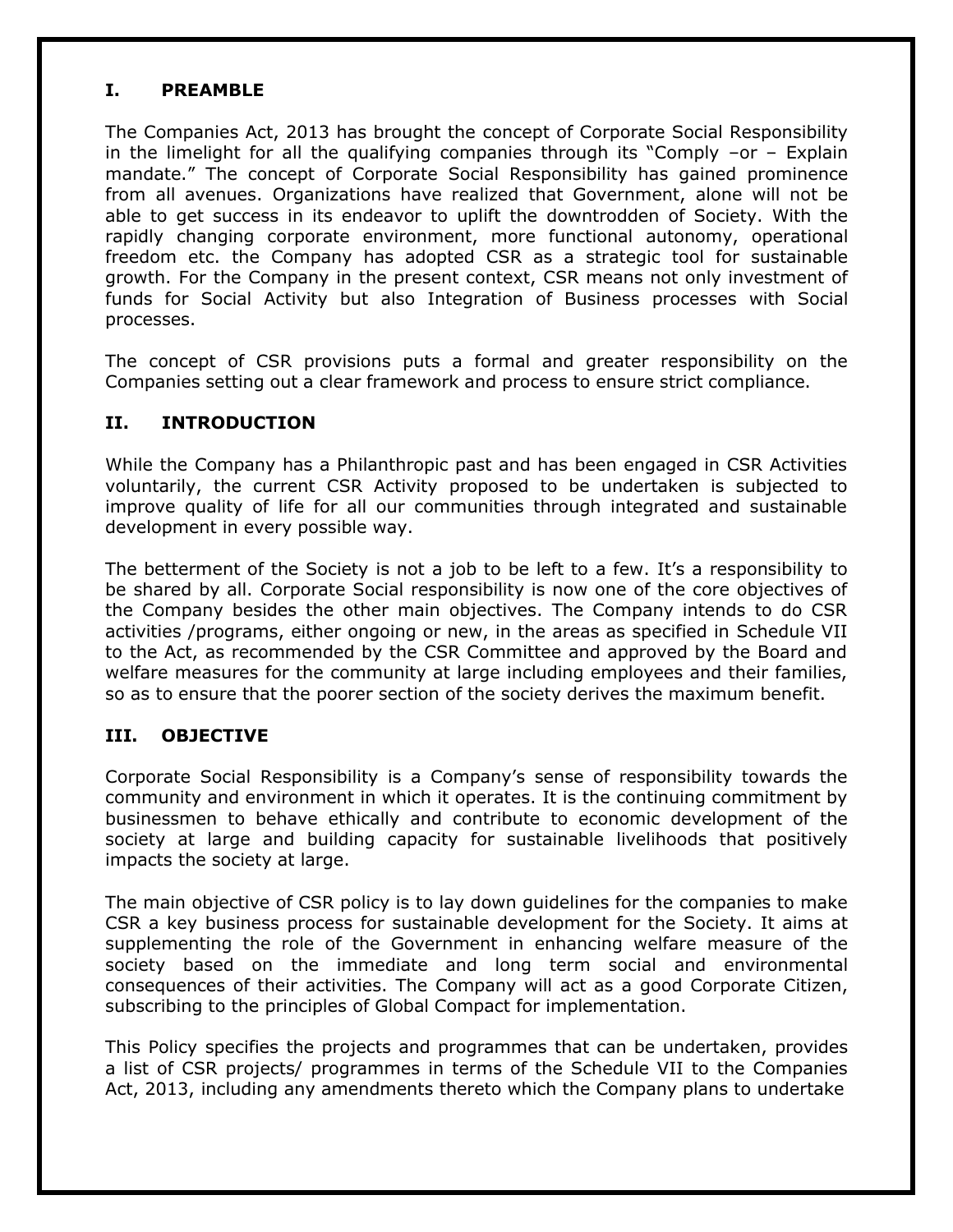during the implementation years, specifies the modalities of execution in the areas/ sectors chosen and the implementation schedule.

The scope of the Policy has been kept as wide as possible, so as to allow the Company to respond to different situations and challenges appropriately and flexibly, subject to the activities enumerated in Schedule VII of the Companies Act, 2013 including any amendments thereto.

## **IV. CONSTITUTION OF CSR COMMITTEE**

In terms of section 135 of the Companies Act, 2013 and the Rules made there under, Board of Directors of the Company at its Meeting held on September 01, 2018 has changed the composition of CSR Committee and the following are its members;

| <b>Name</b>   | <b>Designation</b>                 |
|---------------|------------------------------------|
| Sachin Gupta  | Chairman/CEO & Whole-Time Director |
| Parveen Gupta | Member/ Managing Director          |
| Sulabh Jain   | Member/ Independent Director       |

FREQUENCY OF THE MEETINGS OF THE CSR COMMITTEE:

The CSR Committee shall meet at least twice in a year or at such periodic intervals as may be required. Members of the CSR Committee can agree upon mutually regarding time and place for the said meetings. Quorum for the meeting should be majority of the members. The Members of the Committee may participate in the meeting either in person or through video conferencing or other audio-visual meansin accordance with the provisions of the Companies Act, 2013 and rules made there under from time to time. Other Members of the Management may attend the CSR Committee Meetings as may be appropriate, subject to the approval of the CSR Committee.

#### **V. ROLE OF CSR COMMITTEE**

The CSR Committee will play the following role in fulfilling the Company's CSR objectives:

- Formulate CSR Policy and identify activities to be undertaken as per Schedule VII of the Companies Act 2013 towards CSR initiatives.
- Recommend the CSR Policy to the Board of Directors of the Company for its approval
- Recommend the CSR expenditure/CSR Budget
- Spend the allocated CSR amount on the CSR activities once it is approved by the Board of Directors of the Company in accordance with the Act and the CSR Rules
- Formulation of a transparent monitoring mechanism for ensuring implementation of the projects/ programmes/ activities proposed to be undertaken by the Company or the end use of the amount spent by it towards CSR activities.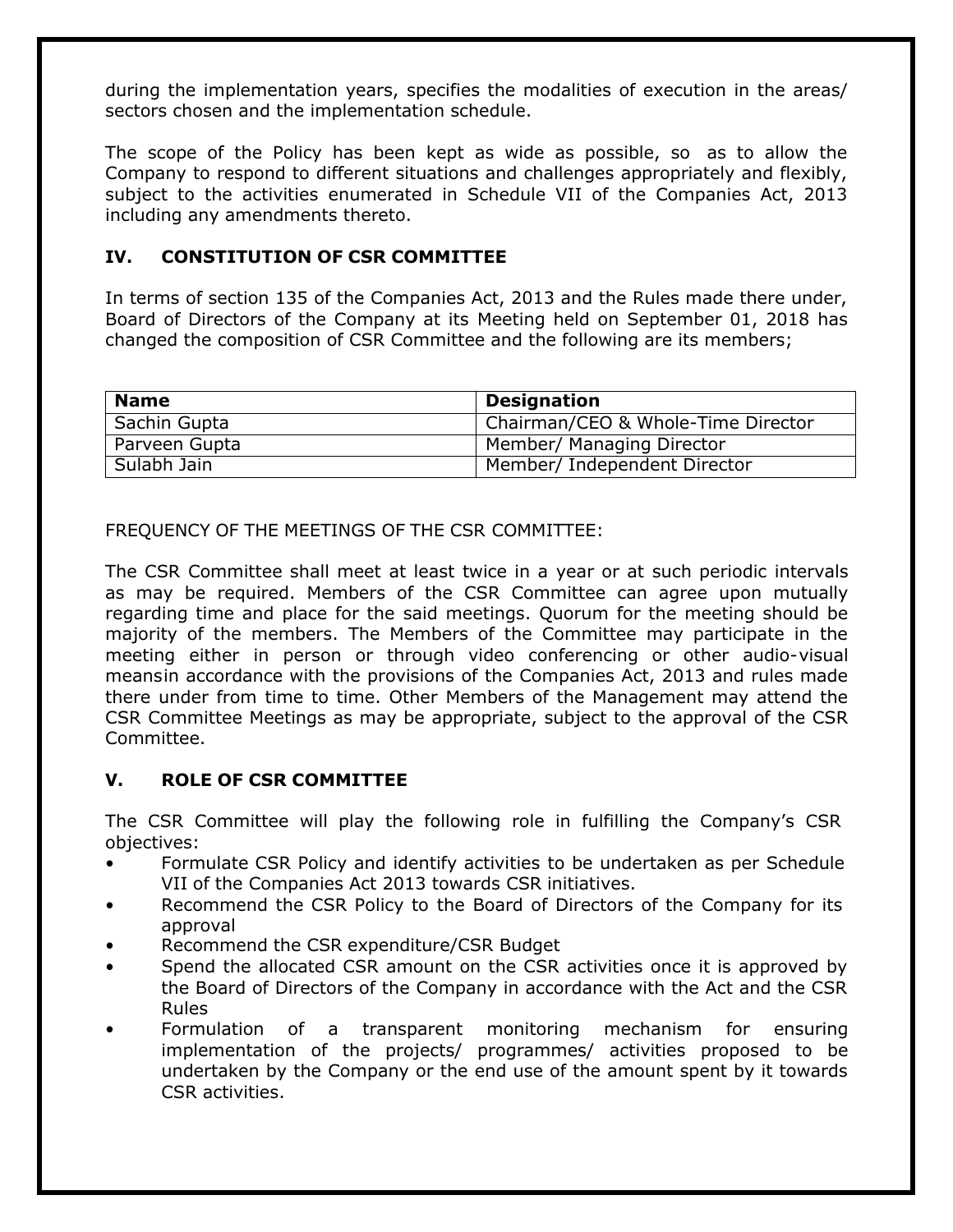- Regularly monitor and implement CSR Policy from time to time
- Annually report to the Board, the status of the CSR activities and contributions made by the Company
- Change/modify the CSR policy as per requirement
- To carry out any other requirements mandated under the Act and Rules issued thereto.
- Authorize executives of the Company to attend the CSR Committee Meetings

## **VI. AREAS TO BE COVERED**

Schedule VII to the Companies Act, 2013 lists down the activities which may be included by companies in their corporate social responsibility policies. The said activities relates to –

i. eradicating hunger, poverty and malnutrition, promoting preventive health care and sanitation including the contribution to Swach Bharat Kosh set-up by the Central Government for the promotion of Sanitation" and making available safe drinking water;

ii. promoting education, including special education and employment enhancing vocation skills especially among children, women, elderly, and the differently abled and livelihood enhancement projects;

iii. promoting gender equality, empowering women, setting up homes and hostels for women and orphans; setting up old age homes, day care centers and such other facilities for senior citizens and measures

for reducing inequalities faced by socially and economically backward groups;

iv. ensuring environmental sustainability, ecological balance, protection of flora and fauna, animal welfare, agro forestry, conservation of natural resources and maintaining quality of soil, air and water including contribution to the Clean Ganga Fund set-up by the Central Government for rejuvenation of river Ganga;

v. protection of national heritage, art and culture including restoration of buildings and sites of historical importance and works of art; setting up public libraries; promotion and development of traditional arts and handicrafts;

vi. measures for the benefit of armed forces veterans, war widows and their dependents;

vii. training to promote rural sports, nationally recognized sports, Paralympic sports and Olympic sports;

viii. contribution to the Prime Minister's National Relief Fund or any other fund set up by the Central Government for socio-economic development and relief and welfare of the Scheduled Caste, the Scheduled Tribes, other backward classes, minorities and women;

ix. Contributions or funds provided to technology incubators located within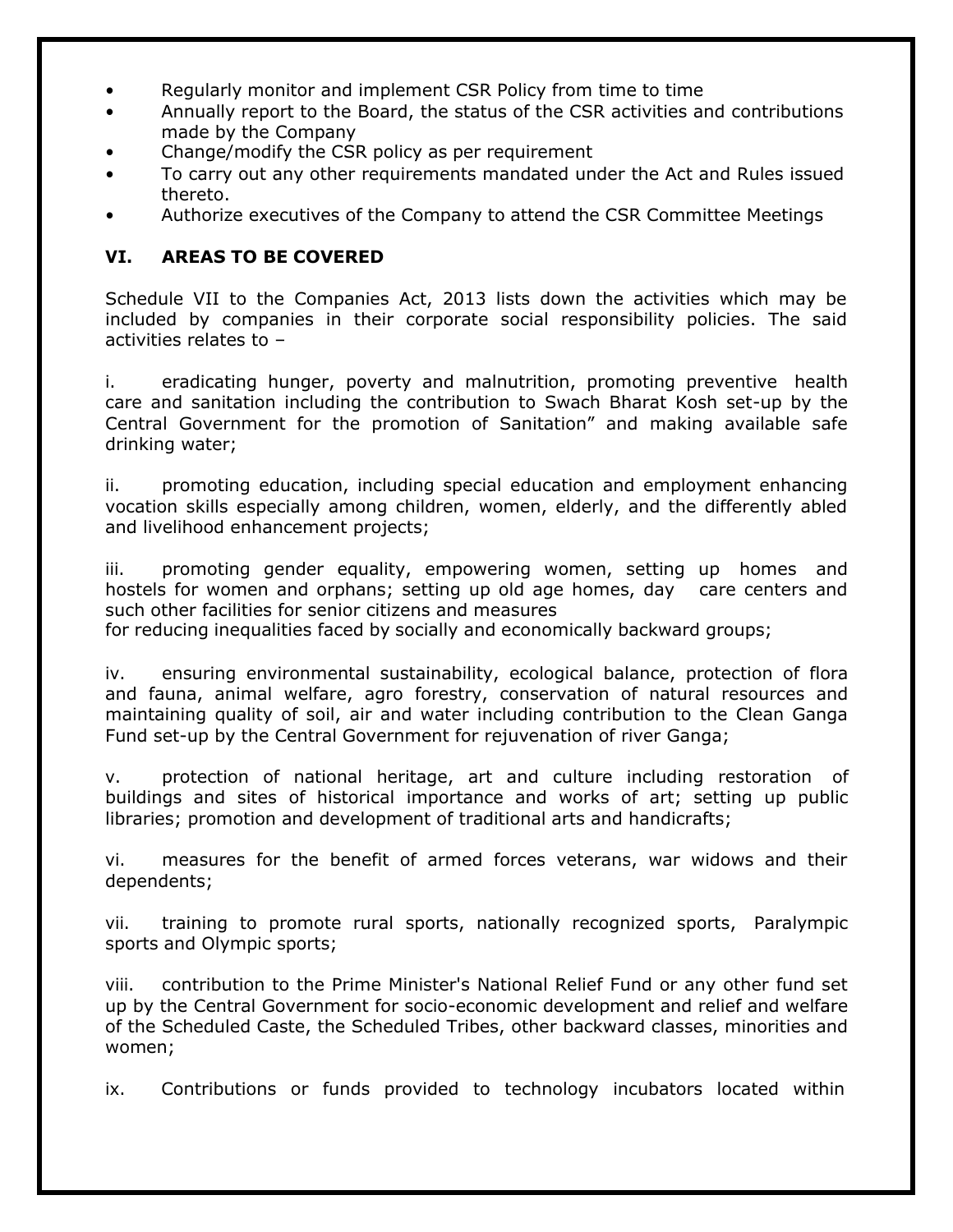academic institutions which are approved by the Central Government;

- x. rural development projects
- xi. Slum area development
- xii. Any other activity as may be notified by the Government from time to time

Explanation: For the purpose of this item, the term 'slum area' shall mean any area declared as such by the Central Government or any State Government or any other competent authority under any law for the time being in force.

The Company shall give preference to the local area and areas around it where it operates for spending the amount earmarked for CSR activities;

While the Company intends to undertake all or any suitable activity as specified in Schedule VII to the Act, currently, we focus to promote education and support and implement the following Sectors as our thrust areas.

A. Promoting education

Conservation and renovation of school buildings and classrooms

- 1. Donations to schools, colleges, universities or any other educational institution for conservation of buildings and renovation of classrooms would qualify as "promoting education" and hence eligible for compliance of companies with Corporate Social Responsibility.
- 2. Donations to schools, colleges, universities or any other educational institution for conservation of buildings and renovation of classrooms would qualify as "protection of national heritage, art and culture, including restoration of buildings and sites of historical importance" and hence eligible for compliance of companies with CSR.
- 3. Monetary contributions to academic and other institutions with the objective of assisting students in their studies
- 4. To provide Education Kit comprising study material, uniforms etc. to the poor students of Govt. Schools.
- 5. To extend support /educational assistance to children from financially backward families and underprivileged community as part of the company's social responsibility.
- 6. To provide cash awards to students studying in School/Colleges and has secured high academic / professional records
- 7. To provide financial assistance to organizations working on the similar objective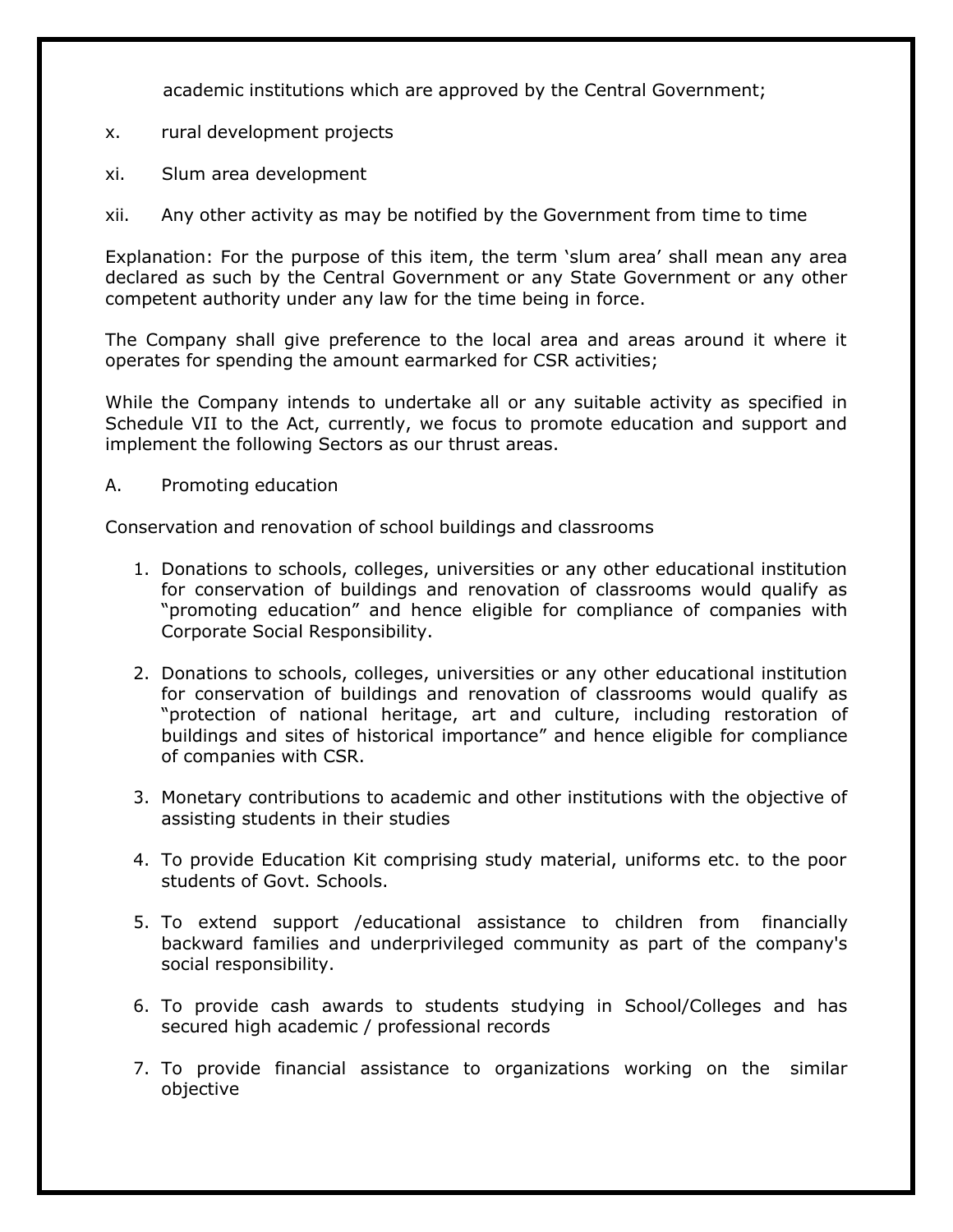- B. Providing Healthcare including Preventive Health care
- C. Helping in Rural Development and Education
- D. Ensuring Environment Sustainability

The Company will review the sectors from time to time and make additions/ deletions/ clarifications to the above sectors.

# **The CSR Activities shall not include the following: -**

- (i) The CSR projects or programs or activities that benefit only the employees of the company and their families;
- (ii) One-off suchevents such as marathons/awards/charitable contribution/advertisement/sponsorship of TV programmes etc.;
- (iii) Expenses incurred by Companies for the fulfillment of any other Act/Statue of regulations (such as Labour Laws, Land Acquisition Act, 2013, Apprentice Act, 1961 etc.);
- (iv) Contributions of any amount directly or indirectly to any political party;
- (v) Activities undertaken by the company in pursuance of its normal course of business
- (vi) The project or programmes or activities undertaken outside India.

#### **VII. ALLOCATION OF FUNDS FOR CSR ACTIVITIES**

- 1. The Board of Directors of the Company shall ensure that in each financial year the Company spends at least 2% of the average net profit made during the three immediately preceding financial years or such other minimum amount in pursuance of its corporate social responsibility and subject to Section 135 of the Companies Act, 2013 and the rules made there under.
- 2. "Average Net Profit" here means average net profit calculated in accordance with the provisions of section 198 of the Companies Act, 2013
- 3. Provided further that the allocation of the funds for CSR activities shall not be at the cost of or in place/ instead of the statutory /contractual obligations of the Company towards the government, banks and financial institutions
- 4. In case of any surplus arising out of CSR projects the same shall not form part of business profits of the Company.
- 5. The Company may collaborate or pool resources with other companies to undertake CSR activities.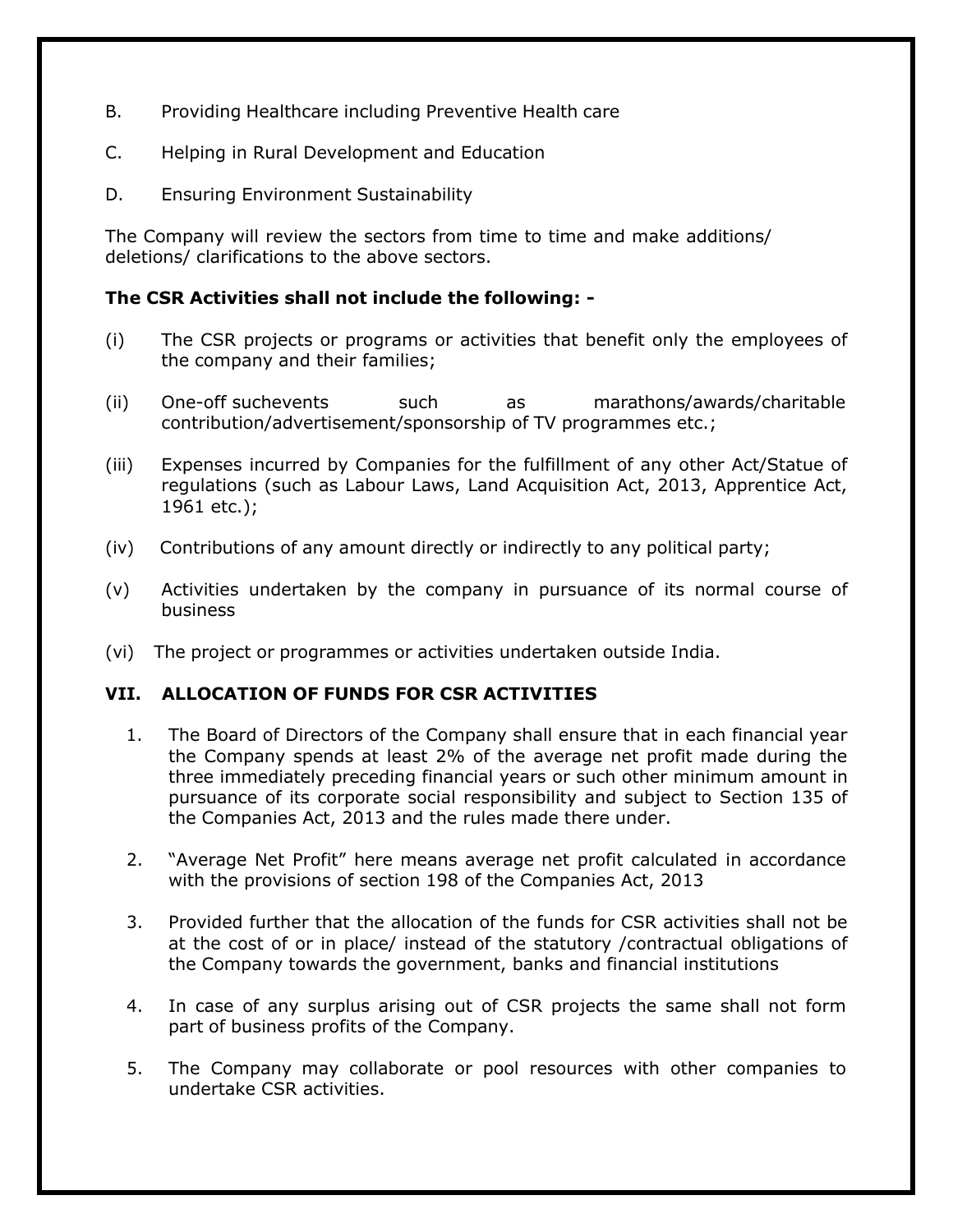6. As per section-135 of the Companies Act, 2013 ("the Act"), the Company will report in its annual report to the shareholders of the company, reasons, if any, for under spending the allocated CSR Budget in any of the financial year.

### **VIII. IMPLEMENTATION**

This CSR Policy will be implemented from the succeeding year of a Financial Year in which the Company crosses any of the limits as provided in section 135 of the Companies Act, 2013 as per its audited annual financial statements. Based on the net profits, or net worth or turnover, if any, every year, the CSR Committee will identify the CSR activities including the thrust areas, annual budget, planned expenditure and implementation schedule etc.

The preference for CSR activities shall be given to the local areas where registered office of the Company is situated.

However, this shall not bar the Company from pursuing its CSR activities in any other areas.

# **IX. CSR IN COLLABORATION OR THROUGH A MEDIUM**

The Company will undertake its CSR activities as approved by the CSR Committee, through itself or through a registered trust or registered society or a Company established by the Company under Section 8 of the Companies Act, 2013.

The CSR Committee will decide the mode of execution of such activities /projects i.e. whether such activities will be carried out by a registered and approved trust or society or a company with an established track record of not less than three years in undertaking similar programs or projects or they will be carried out by team of persons specifically formed for such purpose(s) or such other mode as is within the scope of the CSR Provisions and most suitable for execution of that particular activity / project.

The CSR Committee may also decide to contribute the entire or part of the amount to any fund as is within the scope of CSR Provisions.

# **X. MONITORING AND EVALUATION MECHANISM**

The CSR Committee would set direction including a review mechanism. This will be incongruence with the budget allocated and objectives to be met.

The monitoring and evaluation system will aim to ensure that every program has:

- Clearly defined outcomes, outputs and indicators that are linked with, where possible, measurable targets and time lines.
- A robust progress monitoring system for day to day implementation
- Undertake impact assessments as per the evaluation plan developed by the